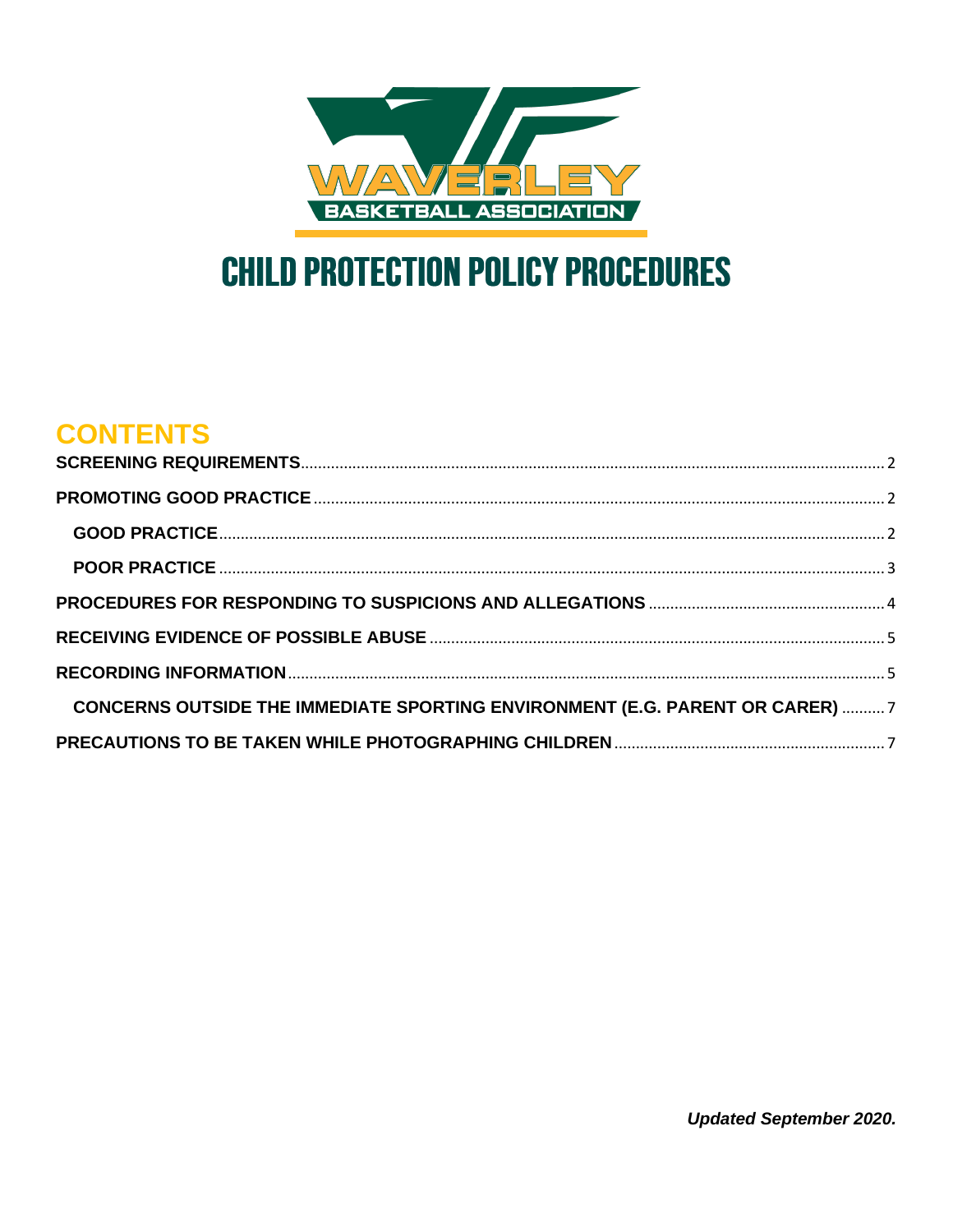## <span id="page-1-0"></span>**SCREENING REQUIREMENTS**

As required by the Basketball Victoria Member Protection By-Laws, this document sets out the screening process for people in our association who work, coach, supervise or have regular unsupervised contact with people under the age of 18 years.

Waverley Basketball Association will:

- 1) Identify positions that involve working, coaching, supervising or regular unsupervised contact with people under the age of 18 years.
- 2) Obtain a completed *Member Protection Declaration (*MPD) from all people who are identified in the above step and keep it in a secure place.
- 3) Provide an opportunity for a person to give an explanation if a MPD isn't provided or it reveals that the person doesn't satisfactorily meet any of the clauses in the MPD. We will then make an assessment as to whether the person may be unsuitable to work with people under the age of 18 years. If unsatisfied we will not appoint them to the role/position.
- 4) Where possible, check a person's referees (verbal or written) about his/her suitability for the role.
- 5) Make sure that the person being interviewed/screened has a valid Working with Children Check (WWC) issued by the Victorian government. Our organisation recognises two (2) exceptions to the Working with Children Check – police officers and teachers. These personnel will not be required to have a Victorian WWC for the positions identified in Step 1.

### <span id="page-1-1"></span>**PROMOTING GOOD PRACTICE**

This attachment will help you identify what is meant by good practice and poor practice.

#### <span id="page-1-2"></span>**GOOD PRACTICE**

All personnel should adhere to the following principles and actions:

- always work in an open environment (e.g. avoiding private or unobserved situations and encouraging open communication with no secrets)
- make the experience of basketball fun and enjoyable: promote fairness, confront and deal with bullying
- treat all children, including Aboriginal children, children from culturally and/or linguistically diverse backgrounds and children with a disability equally and with respect and dignity
- always put the welfare of the child first, before winning
- maintain a safe and appropriate distance with players (e.g. it is not appropriate for staff or volunteers to have an intimate relationship with a child or to share a room with them)

*Updated September 2020.*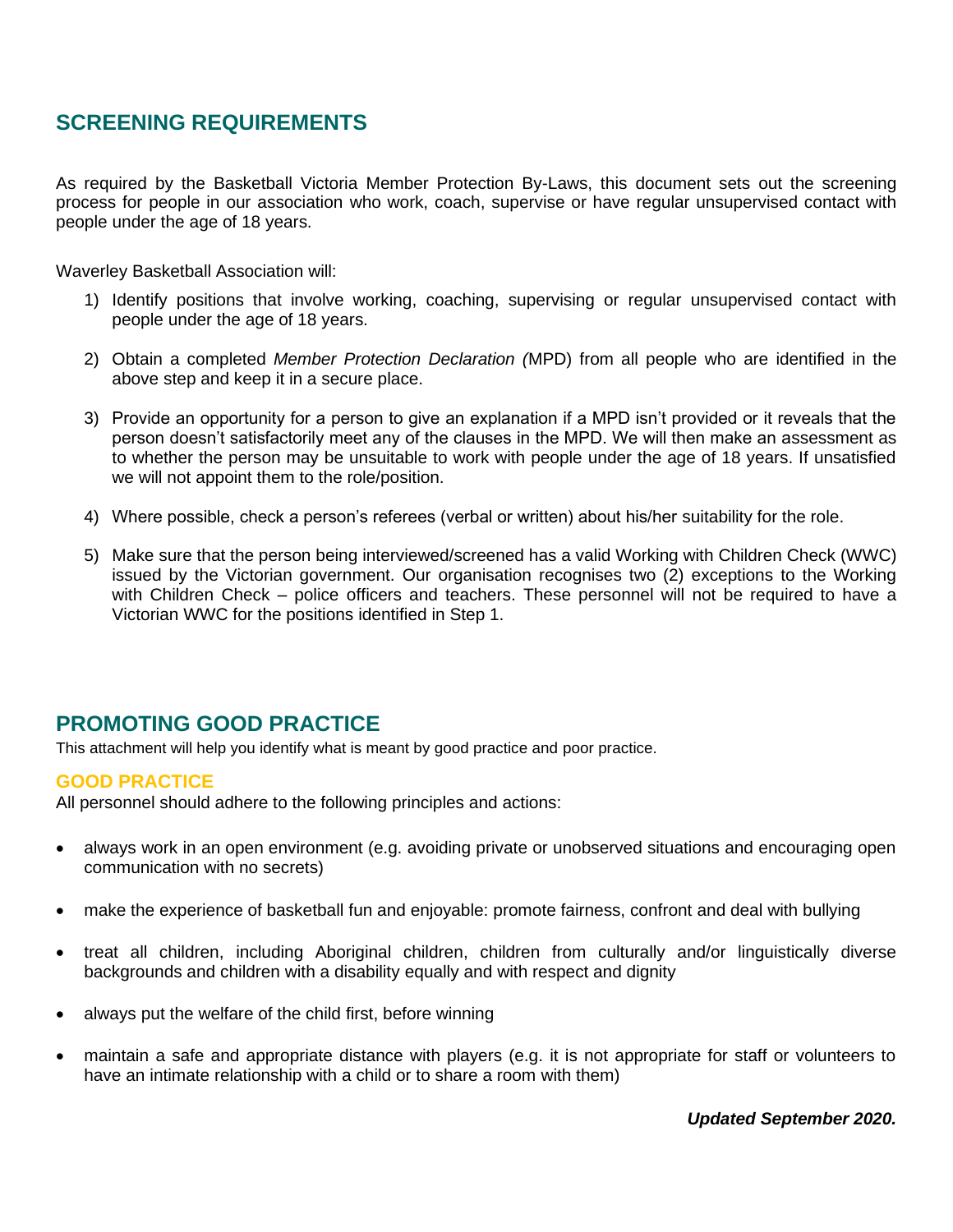- avoid unnecessary physical contact with children. Where any form of manual/physical support is required it should be provided openly and with the consent of the child. Physical contact can be appropriate so long as it is neither intrusive nor disturbing and the child's consent has been given
- involve parents/carers wherever possible, e.g. where children need to be supervised in changing rooms, encourage parents to take responsibility for their own child. If groups have to be supervised in changing rooms always ensure parents, coaches, etc. work in pairs
- request written parental consent if Association officials are required to transport children in their cars
- gain written parental consent for any significant travel arrangements e.g. overnight stays
- ensure that if mixed teams are taken away, they should always be accompanied by a male and female member of staff
- ensure that at away events adults should not enter a child's room or invite young people to their rooms
- be an excellent role model; this includes not smoking or drinking alcohol in the company of children
- always give enthusiastic and constructive feedback rather than negative criticism
- recognising the developmental needs and capacity of the children and do not risk sacrificing welfare in a desire for Association or personal achievements. This means avoiding excessive training or competition and not pushing them against their will
- secure written parental consent for the Association to act in loco parentis, to give permission for the administration of emergency first aid or other medical treatment if the need arises
- keep a written record of any injury that occurs, along with details of any treatment given

#### <span id="page-2-0"></span>**POOR PRACTICE**

The following are regarded as poor practice and should be avoided by all personnel:

- unnecessarily spending excessive amounts of time alone with children away from others
- taking children alone in a car on journeys, however short
- taking children to your home where they will be alone with you
- sharing a room with a child
- engaging in rough, physical or sexually provocative games, including horseplay
- allowing or engaging in inappropriate touching of any form
- engaging with children on social media platforms
- taking unauthorised photographs of children (please read the attached document on precautions to be taken while photographing/filming children)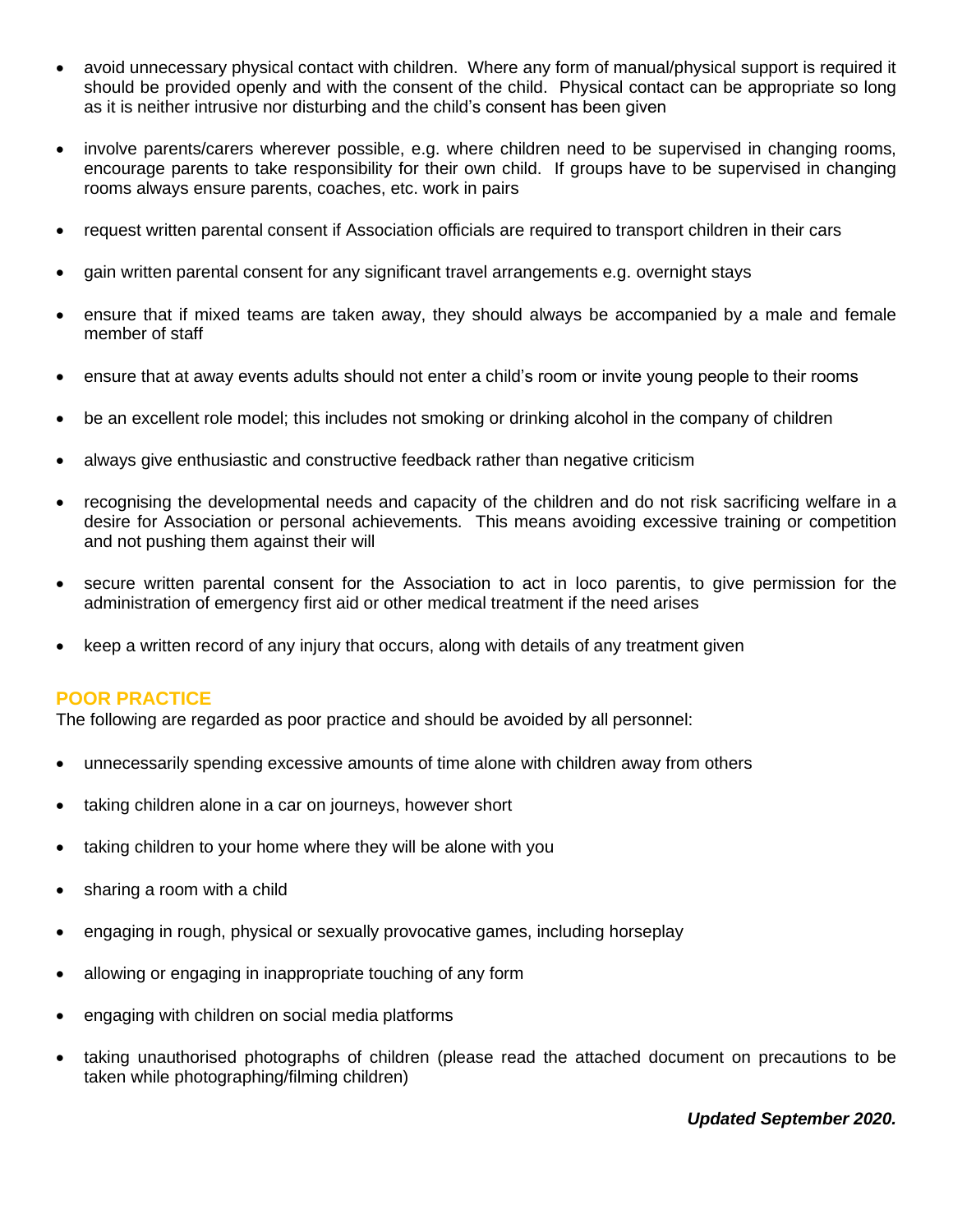- allowing children to use inappropriate language unchallenged
- making sexually suggestive comments to a child, even in fun
- reducing a child to tears as a form of control
- allowing allegations made by a child to go unchallenged, unrecorded or not acted upon
- doing things of a personal nature that the children can do for themselves.

When a case arises where it is impractical/impossible to avoid certain situation e.g. transporting a child in your car, the tasks should only be carried out with the full understanding and consent of the parent/care and the child involved.

If during your care you accidentally hurt a child, the child seems distressed in any manner, appears to be sexually aroused by your actions and/or if the child misunderstands or misinterprets something you have done, report any such incidents as soon as possible to another colleague and make a written note of it. Parents should also be informed of the incident.

### <span id="page-3-0"></span>**PROCEDURES FOR RESPONDING TO SUSPICIONS AND ALLEGATIONS**

It is not the responsibility of anyone working for our association in a paid or unpaid capacity to decide whether or not child abuse has taken place. However, there is a responsibility to act on any concerns through contact with the appropriate authorities so that they can then make inquiries and take necessary action to protect the child. This applies **BOTH** to allegations/suspicions of abuse occurring within our association's activities and to allegations/suspicions that abuse is taking place elsewhere.

This attachment explains how to respond to allegations/suspicions.

*NOTE:* Please also read the Victoria State Government's Education and Training website < [http://www.education.vic.gov.au/school/principals/spag/safety/Pages/childprotection.aspx>](http://www.education.vic.gov.au/school/principals/spag/safety/Pages/childprotection.aspx) for further information on child protection reporting obligations. This website will provide you with information on the concerned authorities to be contacted when child abuse has taken place and the procedures to be followed for making a report of child abuse to the concerned authorities.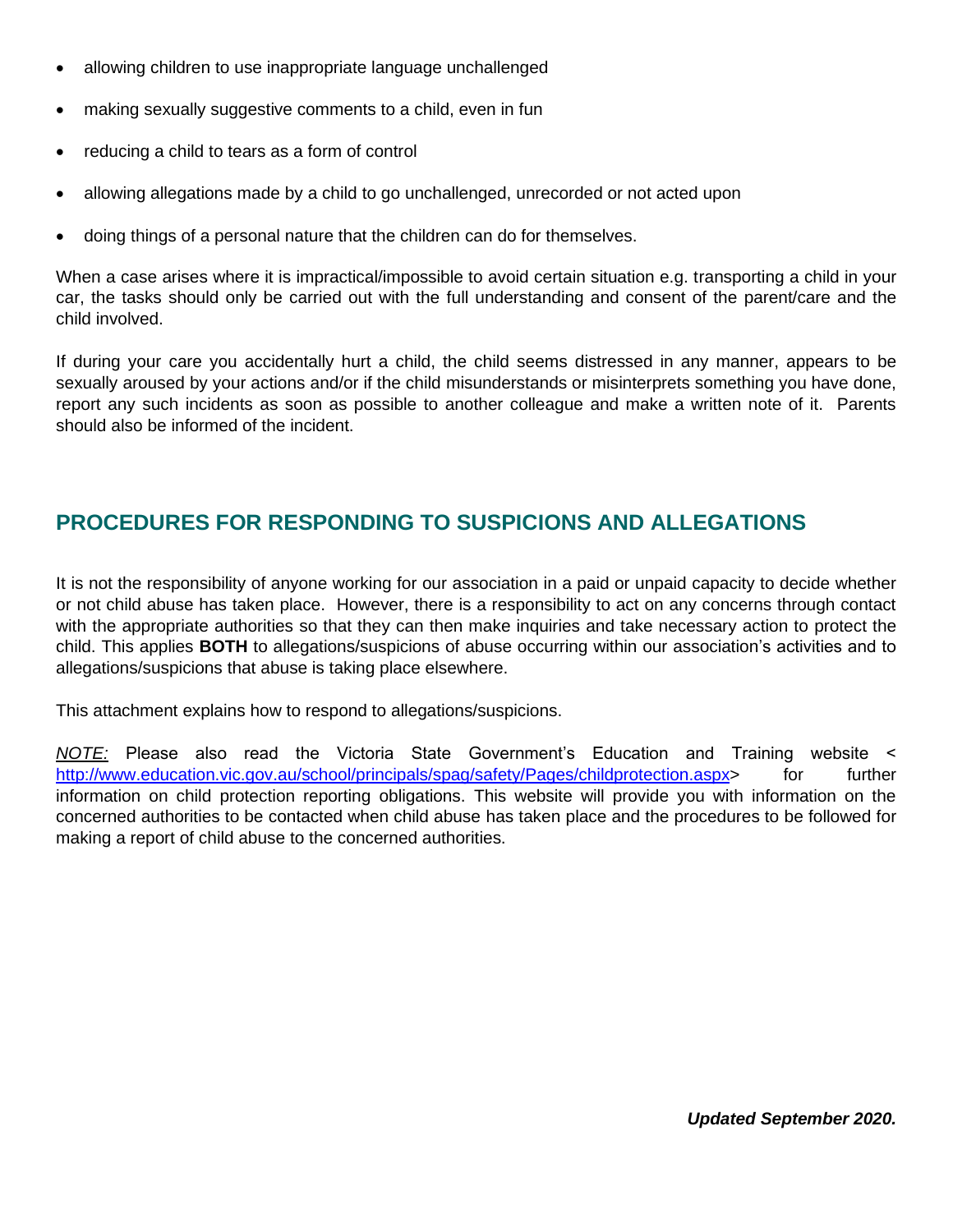## <span id="page-4-0"></span>**RECEIVING EVIDENCE OF POSSIBLE ABUSE**

We may become aware of possible abuse in various ways. We may see it happening, we may suspect it happening because of signs such as those listed above or it may be reported to us by someone else or directly by the child affected.

In the last of these cases, it is particularly important to respond appropriately. If a child says or indicates that he/she is being abused, you should:

- **stay calm** so as not to frighten the young person.
- **reassure** the child that he/she is not to blame and that it was right to tell.
- **listen** to the child, showing that you are taking him/her seriously.
- **keep questions to a minimum** so that there is a clear and accurate understanding of what has been said. The law is very strict and child abuse cases have been dismissed where it is felt that the child has been led or words and ideas have been suggested during questioning. Only ask questions to clarify.
- **inform** the child that you have to inform other people about what he/she has told you. Tell the child this is to help stop the abuse from continuing.
- **safety of the child** is paramount. If the child needs urgent medical attention call an ambulance, inform the doctors of the concern and ensure they are made aware that this is a child protection issue.
- **record** all information.
- **report** the incident to the association's WBA General Manager.

#### <span id="page-4-1"></span>**RECORDING INFORMATION**

To ensure that information is as helpful as possible, a detailed record should always be made at the time of the disclosure/concern. In recording you should confine yourself to the facts and distinguish what is your personal knowledge and what others have told you. Do not include your own opinions.

Information should include the following:

- The child's name, age and date of birth
- The child's home address and telephone number
- Whether or not the person making the report is expressing his/her concern or someone else's
- The nature of the allegation, including dates, times and any other relevant information
- A description of any visible bruising or injury, location, size etc. Also any indirect signs, such as behavioural changes
- Details of witnesses to the incident
- The child's account, if it can be given, of what has happened and how any bruising/injuries occurred
- Have the parents been contacted?If so what has been said?
- Has anyone else been consulted? If so record details.
- Has anyone been alleged to be the abuser? Record details.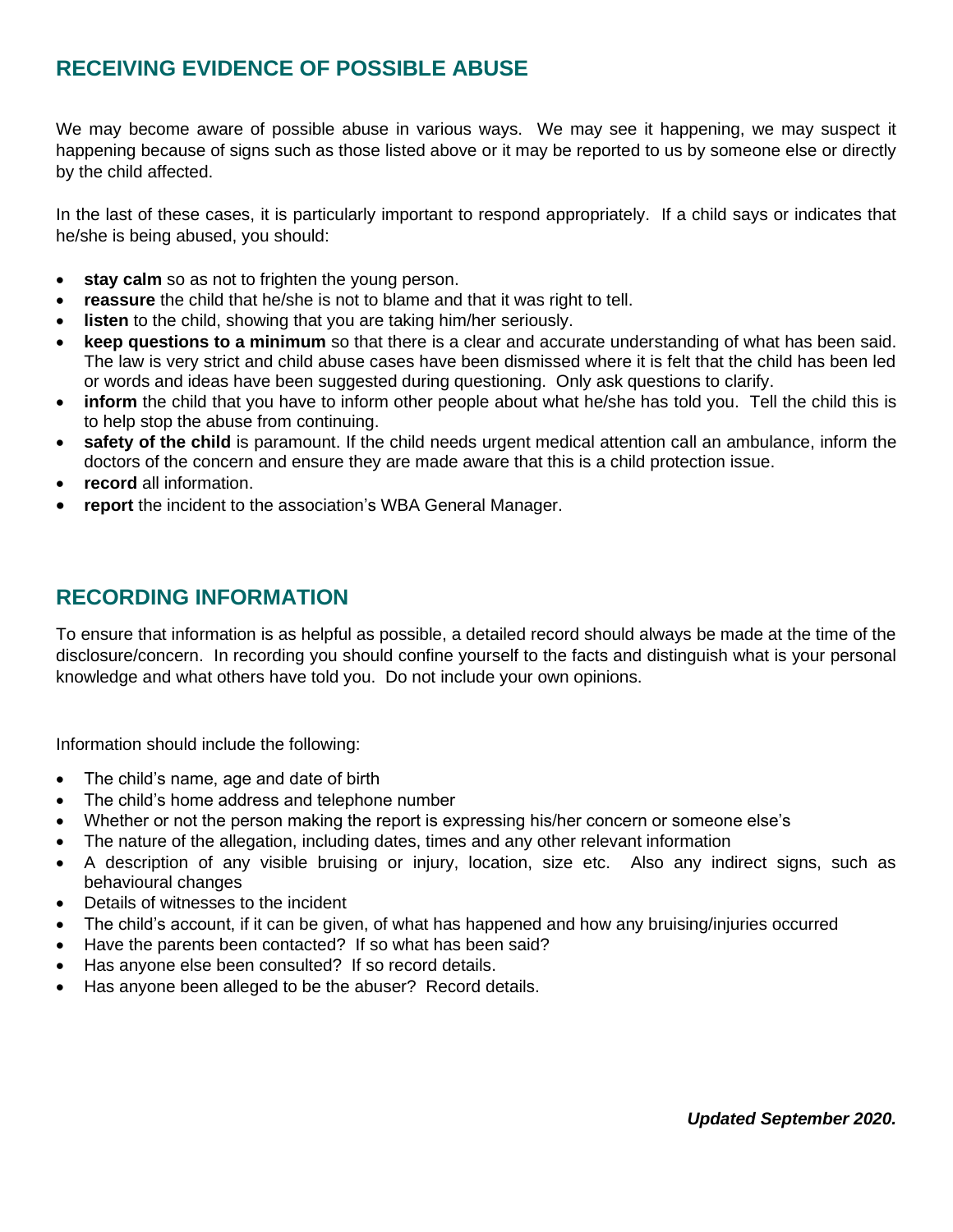## **REPORTING A CONCERN**

All suspicions and allegations MUST be reported appropriately. It is recognised that strong emotions can be aroused particularly in cases where sexual abuse is suspected or where there is misplaced loyalty to a colleague. It is important to understand these feelings but not allow them to interfere with your judgement about any action to take.

Waverley Basketball Association expects its members and staff to discuss any concerns they may have about the welfare of a child IMMEDIATELY with the person in charge and subsequently to check that appropriate action has been taken.

If the nominated Association welfare officer is not available you should take responsibility and seek advice from the duty officer at your local social services department or the police. Telephone numbers can be found in your local directory.

Where there is a complaint against an employee or volunteer, there may be three types of investigation.

- **Criminal** in which case the police are immediately involved
- **Child Protection** in which case the social services (and possibly) the police will be involved
- **Disciplinary or Misconduct** in which case Basketball Victoria will be involved

As mentioned previously in this document, Waverley Basketball Association's employees and volunteers are not child protection experts and it is not their responsibility to determine whether or not abuse has taken place. All suspicions and allegations must be shared with professional agencies that are responsible for child protection.

Social services have a legal responsibility under The Children Act 1989 to investigate all child protection referrals by talking to the child and family (where appropriate), gathering information from other people who know the child and making inquiries jointly with the police.

#### **NB: If there is any doubt, you must report the incident: it may be just one of a series of other incidences which together cause concern**

Any suspicion that a child has been abused by an employee or a volunteer should be reported to Waverley Basketball Association who will take appropriate steps to ensure the safety of the child in question and any other child who may be at risk. This will include the following:

- we will refer the matter to social services department
- the parent/carer of the child will be contacted as soon as possible following advice from the social services department
- the chairperson of our organisation will be notified to decide who will deal with any media inquiries and implement any immediate disciplinary proceedings
- if the Association welfare officer is the subject of the suspicion/allegation, the report will be made to the appropriate manager who will refer the matter to social services

Allegations of abuse are sometimes made sometime after the event. Where such an allegation is made, you should follow the same procedures and have the matter reported to social services. This is because other children in the sport or outside it may be at risk from the alleged abuser. Anyone who has a previous conviction for offences related to abuse against children is automatically excluded from working with children.

*Updated September 2020.*